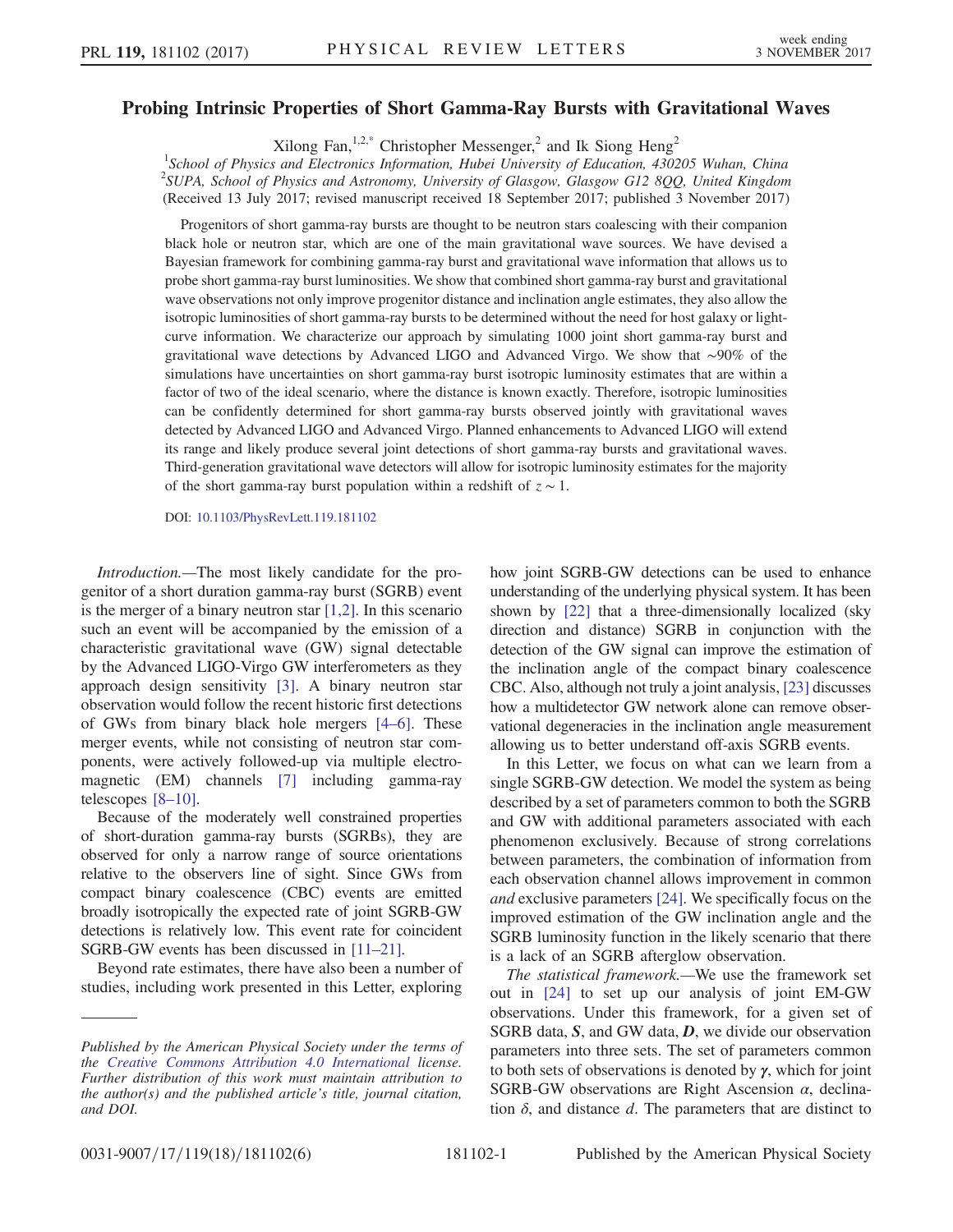either only the EM or GW observations are denoted by  $\phi$ and  $\omega$  respectively.

Our initial aim is to compute the posterior distribution on all parameters  $\theta = (\gamma, \phi, \omega)$  conditional on both data sets S, **D** and any other implicit model assumptions denoted by I. We start by using Bayes' theorem to express the joint distribution on the complete parameters set as

<span id="page-1-1"></span>
$$
p(\theta|S,D,I) = \frac{p(\gamma,\omega,\phi|I)p(D|\gamma,\omega,I)p(S|\gamma,\phi,I)}{p(S,D|I)}.
$$
 (1)

In [\[24\]](#page-5-2), a model dependency was included that allowed the EM parameters to govern the probability that the GW and EM events originated from the same source. In this analysis, we ignore this complexity and assume that all SGRB events have been uniquely associated with a GW event.

The exclusive unknown SGRB parameters  $\phi$  could contain many elements including the time of arrival of the SGRB in the detector frame, the duration of the burst, and spectral parameters for example. For simplicity, we include only the jet half-opening angle  $\theta_{jet}$  and the isotropic SGRB luminosity  $L_{iso}$ . Similarly, we have choices regarding the EM data itself and in this analysis we assume that our relevant measurement information is contained within the measured peak flux  $f_{\gamma}$ . Hence, our EM likelihood becomes

<span id="page-1-3"></span>
$$
p(S|\gamma, \phi, I) = \frac{1}{\sigma_{f_\gamma} \sqrt{2\pi}} \exp\left(-\frac{(f_\gamma - f_{\text{th}})^2}{2\sigma_{f_\gamma}^2}\right), \quad (2)
$$

<span id="page-1-4"></span>where  $f_{th}(d, L_{iso}, \theta_{\text{iet}})$  is the expected value of the peak flux

$$
f_{\text{th}}(d, L_{\text{iso}}, \theta_{\text{jet}}) = \frac{L_{\text{iso}}}{4\pi d^2}.
$$
 (3)

The GW likelihood is obtained from the standard parameter estimation output of Bayesian Monte Carlo sampling algorithms. The input GW data consist of time series of strain data output from multiple detectors within a GW interferometer network. The parameter estimation information is available as a finite set of discrete samples drawn from the posterior  $p(\gamma, \omega | D, I)$ . We note that, in general, this posterior therefore already contains an assumed prior on the common and exclusive GW parameters that must be accounted for when converting back to the GW likelihood. The specific parameters included within the exclusive GW parameter set consist only of the neutron star masses  $m_1$ ,  $m<sub>2</sub>$ , the GW polarization angle  $\psi$ , and the binary inclination angle  $\iota$ . Note that the inclination angle is linked to the jet half-opening angle, since SGRBs are thought to be emitted perpendicular to the binary orbital plane (i.e.,  $i = 0$ ). Though these two quantities are related, they describe different physical properties of the binary merger and are inferred from separate measurements. Thus, we do not list them as one of the common parameters.

<span id="page-1-0"></span>We assume all parameter priors to be independent with the exception of the jet half-opening angle and the binary inclination angle. They can therefore be written as

$$
p(\theta) = p(m_1|I)p(m_2|I)p(\psi|I)p(d|I)p(L|I)p(\theta_{\text{jet}},l|I).
$$
\n(4)

<span id="page-1-2"></span>The correlation between the  $\theta_{\text{jet}}$  and *i* priors is due to the fact that we assume that our sources have been jointly detected and therefore the jet half-opening angle must therefore be greater than the inclination angle. We also adopt the belief that the prior for the isotropic luminosity follows a power-law distribution [\[25\]](#page-5-3) such that

$$
p(L_{\rm iso}|I) = \frac{0.4}{L_{\rm min}} \left(\frac{L_{\rm iso}}{L_{\rm min}}\right)^{-1.4}
$$
 (5)

with a lower cutoff luminosity  $L_{\text{min}} = 10^{49} \text{ erg s}^{-1}$ .

Simulation.—To characterize our method, we generated GW signals from binary neutron star (BNS) coalescences using LALAPPS\_INSPINJ [\[26\].](#page-5-4) The signal parameters are drawn from the prior defined in Eq. [\(4\)](#page-1-0) where masses are uniformly distributed on the range  $(1.3, 1.5)M_{\odot}$ , the sky position is uniform on the sky,  $\psi$  is uniform on the range  $(0, 2\pi)$  and distance is selected uniformly in volume out to a maximum distance of 460 Mpc, equal to the horizon distance of the Advanced LIGO-Virgo network. At such distances, the effect of cosmological redshift is minimal and we do not include such effects in our simulations. The joint distribution on  $\theta_{\text{jet}}$  and cos *i* is uniform under the constraints that  $\cos \theta_{\text{jet}} < \cos \theta_{\text{1}}$  and  $5^{\circ} < \theta_{\text{jet}} < 30^{\circ}$  with values generated using rejection sampling. In total 1000 signals are generated and added to simulated noise from a three-detector network consisting of the two Advanced LIGO detectors (Hanford and Livingston) and Advanced Virgo at design sensitivity (see more details in [\[24\]](#page-5-2)).

In order to construct an estimate of the GW likelihood, a kernel density estimation procedure [\[27\]](#page-5-5) is used to compute the GW likelihood term  $p(\mathbf{D}|\boldsymbol{\gamma}, \boldsymbol{\omega}, I)$  at any location in the  $(\gamma, \omega)$  parameter space. The discrete samples used as input are those generated from the posterior distribution on the GW parameters obtained using LALINFERENCE [\[28,29\]](#page-5-6). Since we require the likelihood, the prior distributions used in the generation of the posterior must be removed. Since the cos  $\iota$  prior is uniform, the likelihood and posterior are directly proportional and no change is necessary. The distance prior used to generate the posterior samples is uniform in volume, and hence  $\propto d^2$ . This is the same as that assumed for our general analysis as defined in Eq. [\(4\)](#page-1-0) and so the GW posterior represents the combined terms  $p(\mathbf{D}|\boldsymbol{\omega}, \boldsymbol{\gamma}, I) p(d|I).$ 

The EM term  $p(S|\gamma, \phi, I)$  in the numerator of Eq. [\(1\)](#page-1-1) is computed under the assumption that the SGRB skymap is both consistent with, and significantly more constraining than the GW skymap. This allows us to treat the sky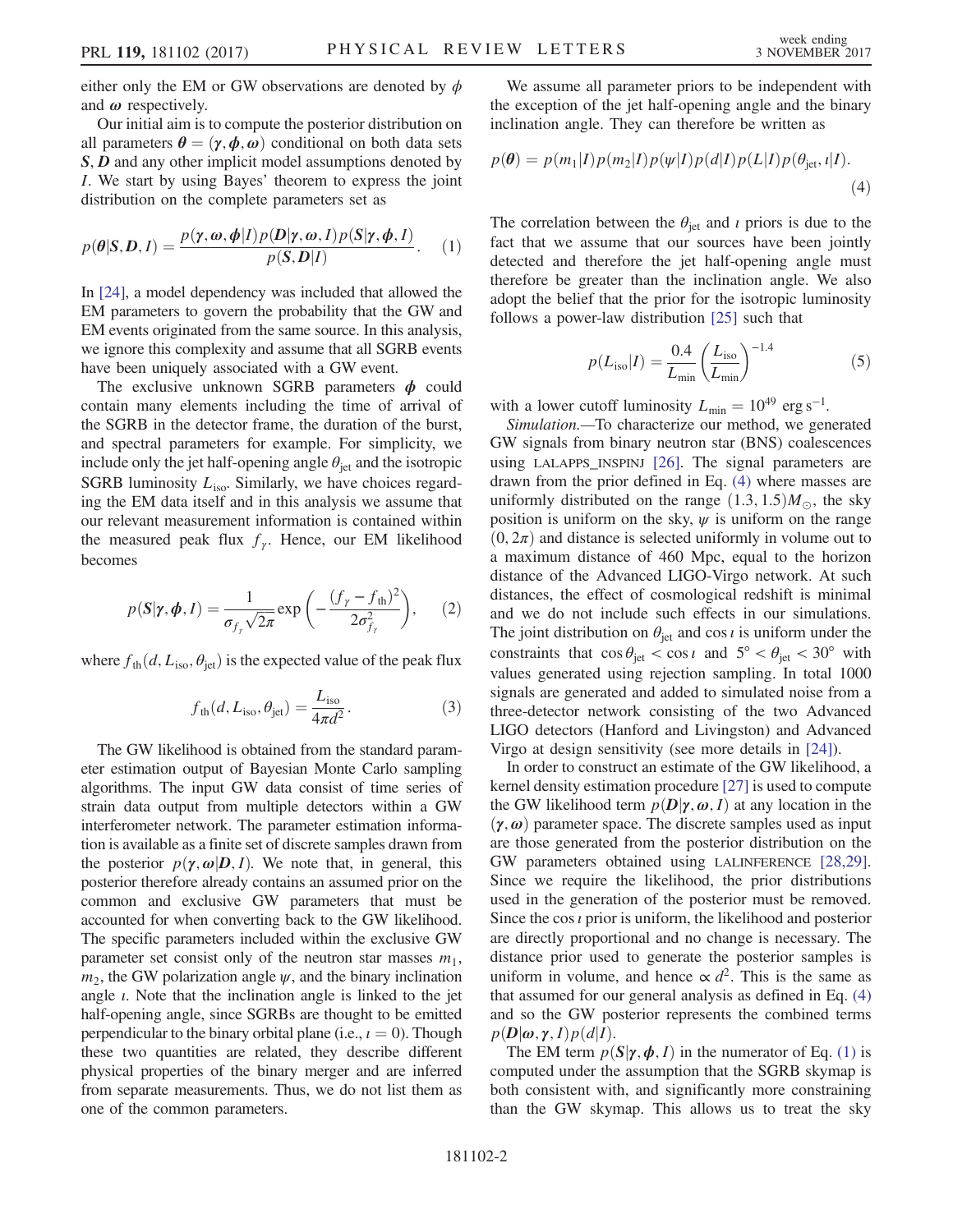position as known. As stated above, the jet half-opening angle is drawn jointly with the binary inclination angle consistent with the prior. The SGRB luminosity value is drawn from a power-law distribution according to Eq. [\(5\)](#page-1-2). The measured flux  $f_\gamma$  value is then drawn from a Gaussian distribution [consistent with our assumed likelihood, Eq. [\(2\)\]](#page-1-3) with mean  $f_{th}$  given by Eq. [\(3\)](#page-1-4) and a standard deviation equal to 30% of the mean.

The final joint posterior distribution on all signal parameters  $p(\theta|S, D, I)$  is obtained by computing the product of the estimated GW term and the analytic EM term multiplied by the priors on the all parameters according to Eq. [\(1\)](#page-1-1). From this we can compute marginalized posterior distributions on any parameter, for example, the isotropic luminosity posterior for a joint SGRB-GW detection is given by

<span id="page-2-1"></span>
$$
p(L_{\text{iso}}|S,D,I) = \int d\theta^{(\neq L_{\text{iso}})} p(\theta|S,D,I), \quad (6)
$$

where we have integrated over all parameters excluding the luminosity (indicated by the superscript  $\neq L_{\text{iso}}$  on the  $\theta$ parameter set). Such a distribution represents the combined inference power of both the SGRB and GW observations.

Results.—The improvements in the accuracy of sky location and trigger time via a joint GW-SGRB observation have already been discussed in [\[30\]](#page-5-7). Here, we focus on the inference of distance, inclination angle and SGRB isotropic luminosity.

We select one of the simulations as a case study for illustrating the effects of the joint analysis (signal parameters given in Fig. [1](#page-2-0)). Contours representing the joint posterior on distance and  $\cos i$  are plotted in Fig. [1](#page-2-0) together with their marginalized distributions. The joint SGRB-GW analysis allows us to apply jet half-opening angle priors which constrain the inclination angle and consequently significantly improves the distance estimate. The combined SGRB-GW posterior shown in Fig. [1](#page-2-0) are produced by applying Eqs. [\(2\)](#page-1-3)–[\(5\)](#page-1-2) and are not obtained by the direct application of a threshold on the half opening angle posterior. For this particular case study, the 95% credible intervals for distance and cos *i* are improved by factors of ~2.5 and 8, respectively.

In Fig. [2](#page-3-0) we show the marginalized probability density on the SGRB isotropic luminosity in our case study for two different scenarios. The first is the luminosity posterior assuming a joint SGRB-GW detection where we have marginalized all parameters excluding the luminosity using Eq. [\(6\).](#page-2-1) The second curve is the posterior obtained using only an SGRB detection together with a correctly identified host galaxy at the true distance  $d'$ . In this case the distance is then assumed known and the corresponding luminosity posterior is given by

$$
p(L_{\text{iso}}|S, d = d', I)
$$
  
 
$$
\propto \iint p(S|\phi, \gamma, I) p(\phi, \gamma | I) \delta(d - d') d\phi d\gamma.
$$
 (7)

<span id="page-2-0"></span>

FIG. 1. Joint and marginalized posterior distributions on the distance and cosine inclination for a GW analysis and a joint SGRB-GW analysis. The example shown here is for a source at  $d = 302$  Mpc,  $\cos i = -0.99$ ,  $\theta_{\text{jet}} = 14.44^{\circ}$ ,  $L_{\text{iso}} = 5 \times 10^{49}$  erg. The distance and  $\cos i$  values are indicated on the figure by an asterisk. The corresponding GW signal-to-noise ratio is 15.88. Vertical lines in the marginalized posterior plots indicate the true simulated values. The restrictions imposed by the SGRB jet half-opening angle (vertical dash-dotted lines) cause significant reduction in the distance and inclination angle uncertainties.

In this case study the 95% credible intervals show that the joint SGRB-GW luminosity estimation is comparable with that of the SGRB-host galaxy observation.

Currently, isotropic luminosity estimates for SGRBs rely on obtaining redshift measurements of their assumed host galaxies. Only ∼30% of all detected SGRB have an identified host galaxy [\[31\]](#page-5-8) ([\[32\]](#page-5-9)), while all SGRBs observed in conjunction with GW counterparts will have a distance estimate directly from the GW observation. For SGRBs with identified host galaxies, the flux measurement uncertainty contributes to the spread in the isotropic luminosity posterior. For an SGRB-GW observation, all additional posterior width is due to the uncertainty remaining in the distance after the degeneracy between inclination angle and distance has been constrained by the joint SGRB-GW detection.

We examine the effectiveness of our proposed joint SGRB-GW analysis by examining the posterior credible intervals for the inferred source distance and SGRB isotropic luminosity using 1000 simulated signals as described previously.

In Fig. [3,](#page-3-1) we compare the 95% credible intervals on the distance posterior distributions obtained using joint SGRB-GW observations with those obtained for GW observations alone. Observing a SGRB in conjunction with a GW provides an additional constraints on the inclination angle which reduces the uncertainty in the source distance estimation. The 95% credible regions can be as much as ∼10 times smaller for joint SGRB-GW analyses. In general, however, the median ratio is 0.65. The fiducial detection threshold for ground based detectors is signal-to-noise ratio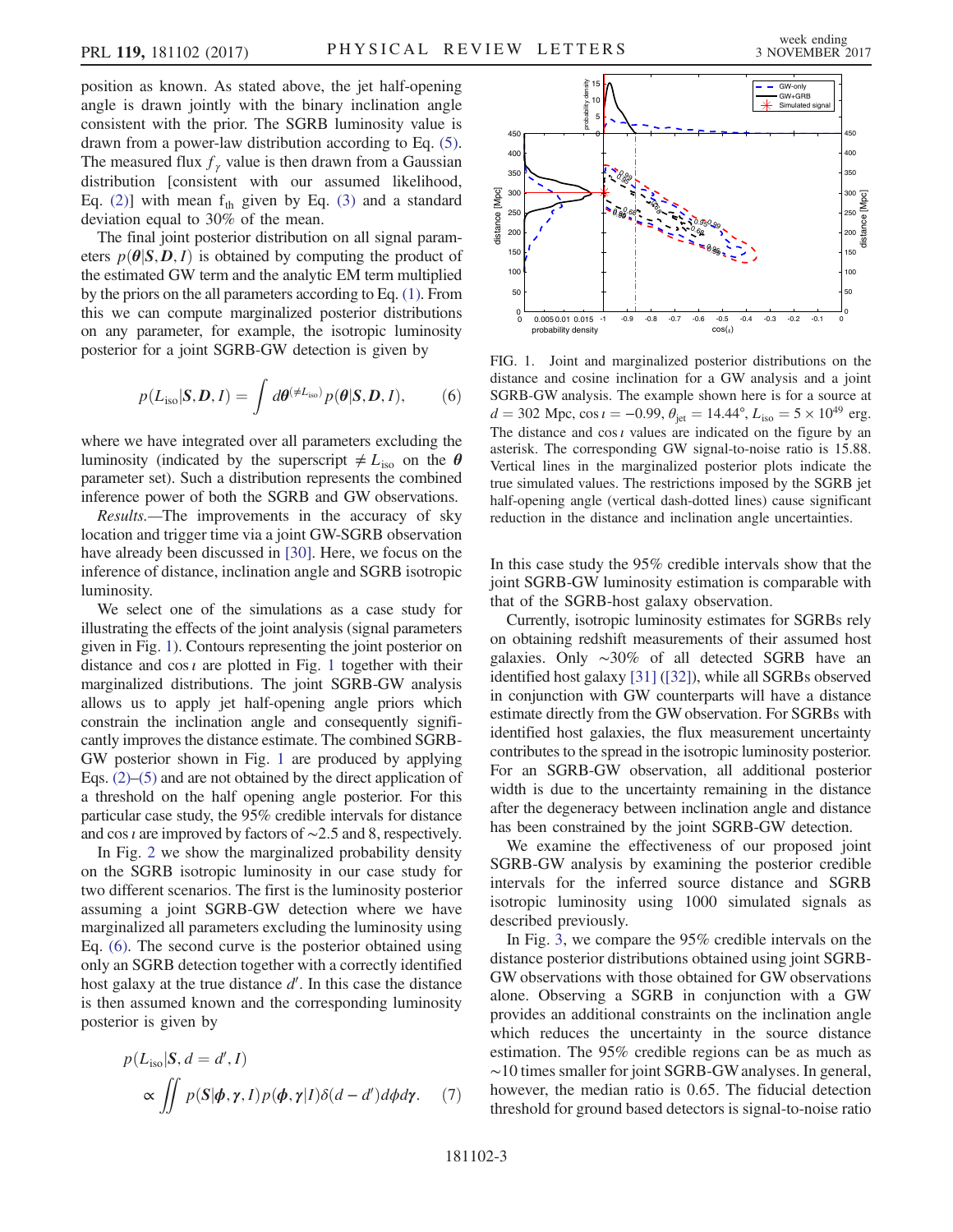<span id="page-3-0"></span>

FIG. 2. The marginalized probability density on SGRB isotropic luminosity for our case study. The bold red curve shows the result for a joint SGRB-GW observation, and the thin blue curve shows the result for an SGRB observation with an identified host galaxy and corresponding exactly known distance. The vertical red and black dash-dotted lines represent the 95% credible regions for each case, respectively. The blue dashed curve shows the assumed prior for both cases [given by Eq. [\(5\)](#page-1-2)]. The simulated value of isotropic luminosity is indicated by the vertical magenta dash-dotted line.

(SNR) ∼12 and if we restrict our analysis to only consider signals above this value then we find that the distance uncertainty reduction has a narrower range and shifts to lower values with a median ratio of 0.45. The fact that it is most likely that a joint SGRB-GW observation will occur close to the horizon distance of the GW detector network is already accounted for in the distance prior. However, if we further restrict the analysis to detectable but distant signals such that the  $SNR > 12$  and the distances are  $> 300$  Mpc then the median ratio becomes 0.50.

We also examine the ability of the joint SGRB-GW analysis to infer the SGRB isotropic luminosity and compare it to luminosities inferred using distances from identified SGRB host galaxies. We have assumed that all 1000 simulated signals have identified host galaxies and the host galaxy distances have been measured exactly. While this scenario is favorable for isotropic luminosity estimates obtained via host galaxy identification, we note that the host galaxy distance estimates can have a broad range of uncertainties (e.g. photometric redshifts would have greater uncertainty than spectroscopic redshifts, and host galaxies can be incorrectly identified) and can lead to considerable uncertainties in the corresponding luminosity estimate. However, to be conservative, we choose to compare scenarios that favor the SGRB host galaxy approach. With this in mind, in Fig. [3,](#page-3-1) we compare the 95% credible intervals for the isotropic luminosity posterior distributions from the joint SGRB-GW analysis with that for source luminosities obtained via perfect galaxy host identification and corresponding error-free redshift measurements. We see that the credible intervals for the joint SGRB-GW analysis are typically within a factor of 2 of that obtained using the host galaxies. Given our optimistic assumptions regarding host galaxy identification, the relative level of uncertainty in the luminosity estimate achieved by the joint

<span id="page-3-1"></span>

FIG. 3. (left) A histogram of the 95% credible interval ratios for distance. We take the ratios of the credible intervals between the joint SGRB-GW observations and the GW only scenarios. (right) A histogram of the 95% credible interval ratios for isotropic luminosity. We take the ratios of the credible intervals between the joint SGRB-GW observations and the SGRB-host galaxy scenarios. In both plots we consider three subsets of the results: all results (1000 samples, blue), SNR > 12 (256 samples, red) and SNR > 12 and distance > 300 Mpc (55 samples, black). All cases are normalized according to their respective sample sizes. Note that the majority of the credible regions on isotropic luminosity obtained with the SGRB-GW analysis are similar to those obtained using host galaxy identification, with credible region ratios between ∼1 and 2.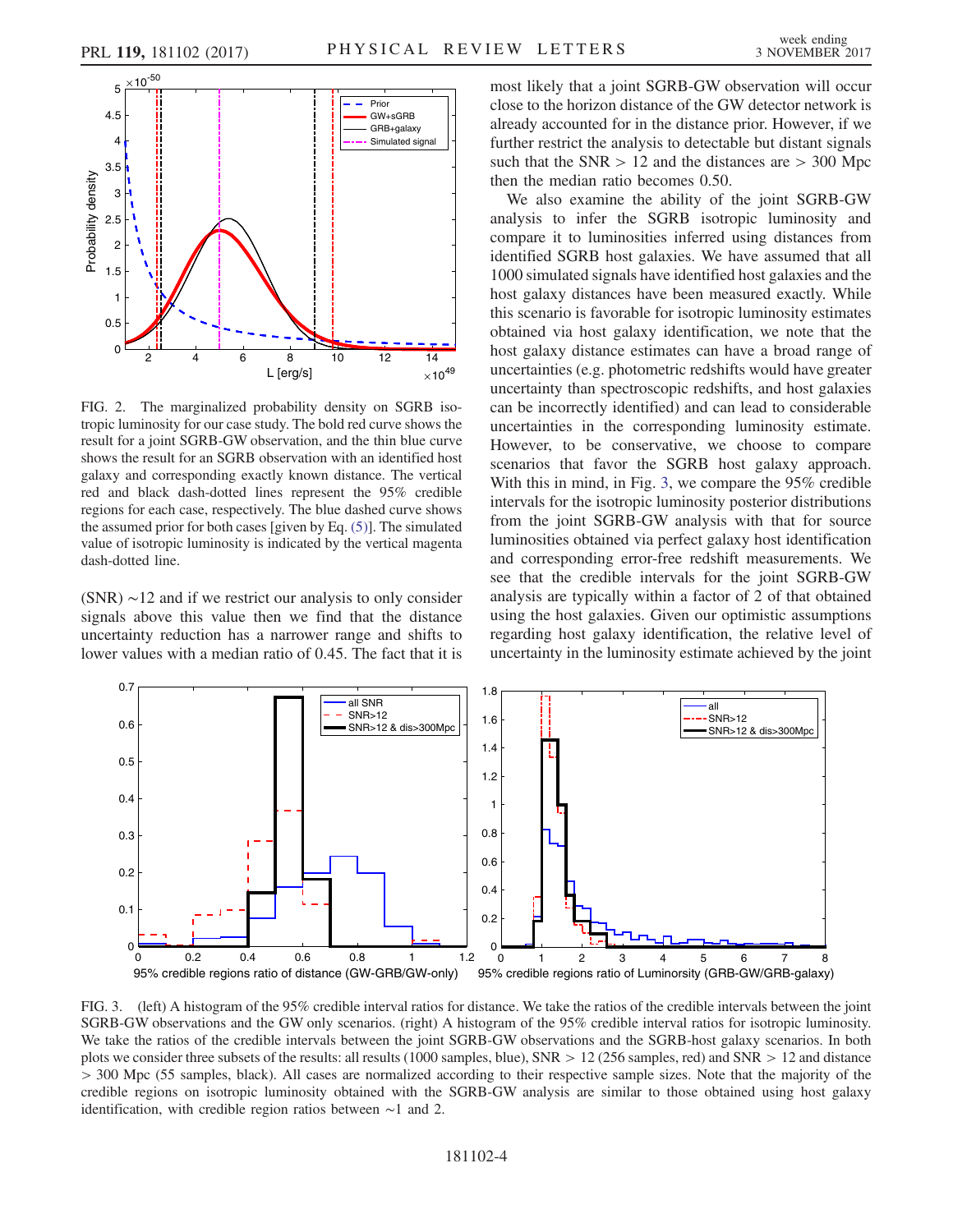SGRB-GW analysis shows that we can obtain a reliable isotropic luminosity estimate for most SGRB-GW observations using our proposed method.

Discussion.—We have proposed a general procedure for the parameter estimation of two independent observations and applying it to reveal the nature of SGRBs using joint SGRB-GW observations. We have quantified the level to which the distance–inclination angle degeneracy inherent to GW observations can be broken with the inclusion of SGRB data. In addition to this, we have shown that through this joint analysis and the distance-inclination angle degeneracy breaking we are able to estimate the isotropic luminosity of the SGRB. The precision with which we are able to do this is comparable with the precision possible for SGRB analyses without GW counterparts but with a well-defined host galaxy.

A unique feature of our approach is that it will provide isotropic luminosity estimate for every joint SGRB-GW detection. This is in contrast to the fact that only ∼30% of SGRB events have redshift estimates and hence an isotropic luminosity estimate. In the near term, the Advanced ground based GW detectors are likely to detect only a handful of joint events [\[17\]](#page-5-10) and hence only make a small contribution to the  $O(100)$  that will be known via SGRB observations on the same time scale. However, third generation GW detectors [\[33,34\]](#page-5-11) will be sensitive to BNS systems out to redshift  $z \sim 1$  and will therefore jointly detect ∼ all SGRB events out to this distance. Joint detections will therefore provide ∼ twice as many luminosity measurements as are likely with SGRB events alone (assuming no improvement in redshift estimation).

By combining the information from EM and GW channels we have been able to quantify the improvements possible in the merger distance estimation. The spread in improvement ranges between a factor of 1–8 for all simulations and those detectable with  $SNR > 12$  showing improvements clustered around factors of ∼2.

One possible extension to this work is to embed this analysis inside a hierarchical Bayesian model with the aim of inferring the SGRB isotropic luminosity distribution. In this work we have assumed a power-law prior distribution of the luminosity prior and the corresponding power-law index. A hierarchical procedure could be used to estimate this index and other parameters like the lower luminosity cutoff. It could also be used to perform model selection between, for example, single and broken power-law models. Additionally, nonparametric techniques such as Gaussian process modeling could provide estimates for the form of the isotropic luminosity distribution.

The method we have introduced in this Letter is not just applicable to joint observations using SGRBs and GWs. The power of the joint inference we describe can be applied to any multimessenger observations (two or more and not necessarily including GW observations) and will naturally exploit the parameter correlations between common parameters. As shown here, such correlations can lead to improved inference on other system parameters, and they could be applied to further astrophysical phenomena associated with GW events such as supernovae, kilonovae, or high energy neutrino observations.

We would like to acknowledge valuable input from M. Hendry, F. Pannarale, D. Holz, and N. Tanvir. The authors also gratefully acknowledge the support of this research by the Royal Society, the Scottish Funding Council, the Scottish Universities Physics Alliance, and and the Science and Technology Facilities Council of the United Kingdom. X. F. acknowledges financial support from National Natural Science Foundation of China (Grants No. 11673008 and No. 11633001) and Newton International Fellowship Alumni Follow on Funding. C. M. and S. H. are supported by the Science and Technology Research Council (Grant No. ST/ L000946/1).

<span id="page-4-1"></span><span id="page-4-0"></span>[\\*](#page-0-0) Xilong.Fan@Glasgow.ac.uk

- [1] D. Eichler, M. Livio, T. Piran, and D. N. Schramm, [Nature](https://doi.org/10.1038/340126a0) (London) 340[, 126 \(1989\)](https://doi.org/10.1038/340126a0).
- <span id="page-4-2"></span>[2] E. Berger, [Annu. Rev. Astron. Astrophys.](https://doi.org/10.1146/annurev-astro-081913-035926) 52, 43 (2014).
- <span id="page-4-3"></span>[3] B. P. Abbott et al. (VIRGO, LIGO Collaborations), [Living](https://doi.org/10.1007/lrr-2016-1) [Rev. Relativity](https://doi.org/10.1007/lrr-2016-1) 19, 1 (2016).
- [4] B. P. Abbott, R. Abbott, T. D. Abbott, M. R. Abernathy, F. Acernese, K. Ackley, C. Adams, T. Adams, P. Addesso, R. X. Adhikari et al., Phys. Rev. Lett. 116[, 061102 \(2016\).](https://doi.org/10.1103/PhysRevLett.116.061102)
- [5] B. P. Abbott, R. Abbott, T. D. Abbott, M. R. Abernathy, F. Acernese, K. Ackley, C. Adams, T. Adams, P. Addesso, R. X. Adhikari et al., Phys. Rev. X 6[. 041015 \(2016\)](https://doi.org/10.1103/PhysRevX.6.041015).
- <span id="page-4-4"></span>[6] B. P. Abbott, R. Abbott, T. D. Abbott, F. Acernese, K. Ackley, C. Adams, T. Adams, P. Addesso, R. X. Adhikari, V. B. Adya et al., Phys. Rev. Lett. 118[, 221101 \(2017\)](https://doi.org/10.1103/PhysRevLett.118.221101).
- <span id="page-4-5"></span>[7] B. P. Abbott, R. Abbott, T. D. Abbott, M. R. Abernathy, F. Acernese, K. Ackley, C. Adams, T. Adams, P. Addesso, R. X. Adhikari et al., [Astrophys. J.](https://doi.org/10.3847/2041-8205/826/1/L13) 826, L13 (2016).
- [8] M. Ackermann, M. Ajello, A. Albert, B. Anderson, M. Arimoto et al., [Astrophys. J.](https://doi.org/10.3847/2041-8205/823/1/L2) 823, L2 (2016).
- [9] Z. Bagoly, D. Szécsi, L. G. Balázs, I. Csabai, I. Horváth, L. Dobos, J. Lichtenberger, and L. V. Tóth, [Astron. Astrophys.](https://doi.org/10.1051/0004-6361/201628569) 593[, L10 \(2016\)](https://doi.org/10.1051/0004-6361/201628569).
- <span id="page-4-6"></span>[10] V. Connaughton, E. Burns, A. Goldstein, L. Blackburn, M. S. Briggs, B.-B. Zhang, J. Camp, N. Christensen, C. M. Hui, P. Jenke et al., [Astrophys. J.](https://doi.org/10.3847/2041-8205/826/1/L6) 826, L6 (2016).
- [11] C. S. Kochanek and T. Piran, [Astrophys. J.](https://doi.org/10.1086/187083) 417, L17 (1993).
- [12] L. S. Finn, S. D. Mohanty, and J. D. Romano, [Phys. Rev. D](https://doi.org/10.1103/PhysRevD.60.121101) 60[, 121101 \(1999\).](https://doi.org/10.1103/PhysRevD.60.121101)
- [13] H.-Y. Chen and D. E. Holz, [Phys. Rev. Lett.](https://doi.org/10.1103/PhysRevLett.111.181101) 111, 181101 [\(2013\).](https://doi.org/10.1103/PhysRevLett.111.181101)
- [14] L. Z. Kelley, I. Mandel, and E. Ramirez-Ruiz, [Phys. Rev. D](https://doi.org/10.1103/PhysRevD.87.123004) 87[, 123004 \(2013\).](https://doi.org/10.1103/PhysRevD.87.123004)
- [15] A. Dietz, N. Fotopoulos, L. Singer, and C. Cutler, [Phys.](https://doi.org/10.1103/PhysRevD.87.064033) Rev. D 87[, 064033 \(2013\)](https://doi.org/10.1103/PhysRevD.87.064033).
- [16] D. M. Coward, M. Branchesi, E. J. Howell, P. D. Lasky, and M. Böer, [Mon. Not. R. Astron. Soc.](https://doi.org/10.1093/mnras/stu1863) 445, 3575 (2014).